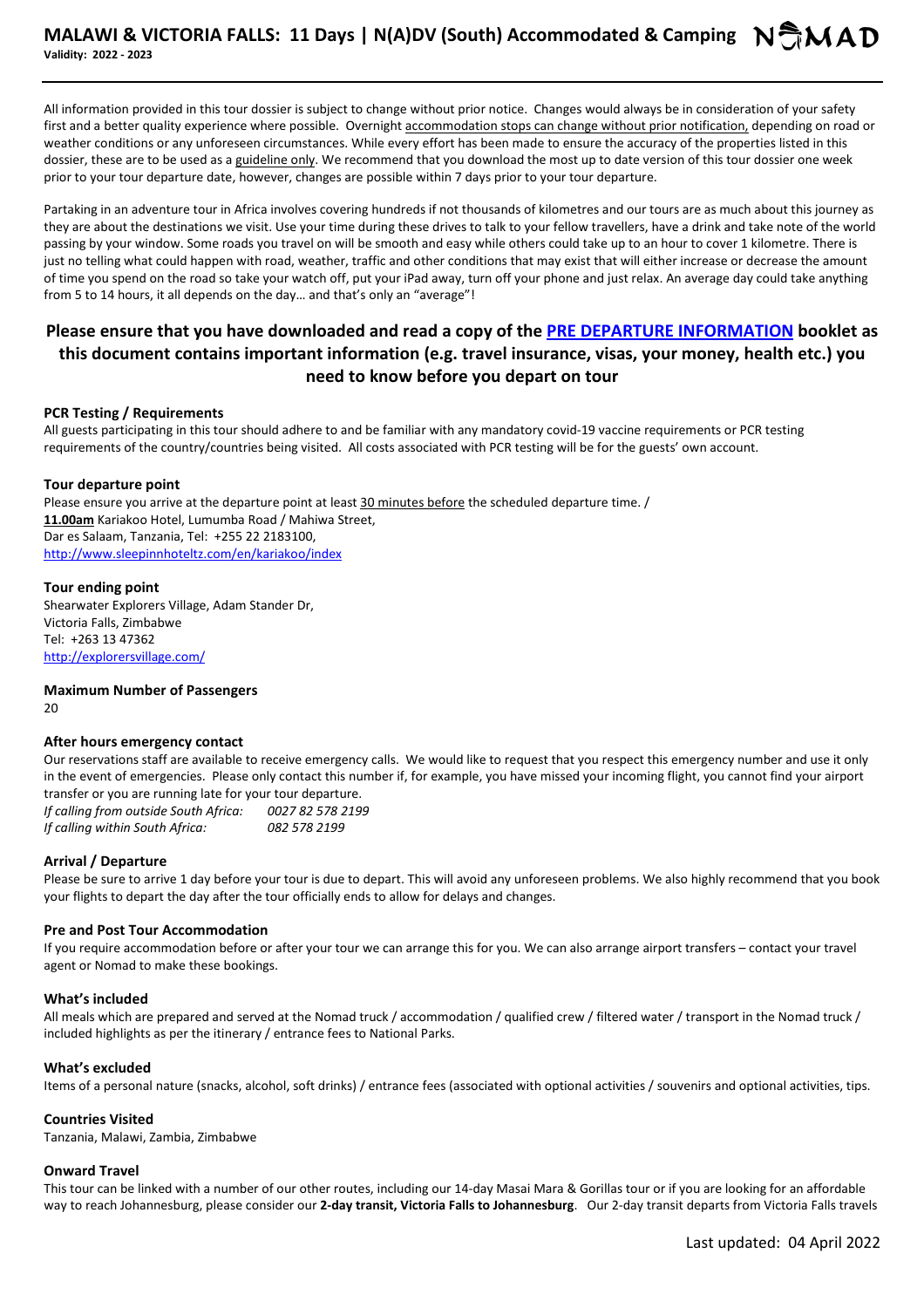# **MALAWI & VICTORIA FALLS: 11 Days | N(A)DV (South) Accommodated & Camping**  $N$ **MAD**

# **Validity: 2022 - 2023**

south via Francistown (Botswana) and onto South Africa, arriving in the late afternoon on day 2. If you are interested to enhance your tour further, please contact us to receive a list of all the available options to suite your time frame and budget.

# **Green Seats – Travel Responsibly in Africa**

Nomad has a non-profit Trust that looks after the people, animals and places that we visit. We realise that a footprint is left where we travel and for this reason, the Nomad Africa Trust was established. Your donation to the Trust is called a "Green Seat". If you would like to help Nomad making Africa Greener, simply choose the tick box during your booking process (or contact us afterwards to add it) and we will take care of the rest. The Nomad African Trust is responsible for the administration of the funds collected from the sale of the green seats and these funds are distributed to various projects as identified by the Trust.

# **TOUR ITINERARY**

# **Day 1 - Mikumi**

Leaving the coast behind us we travel inland and make our way to Mikumi where we stop for the night. Mikumi National Park ranks as the fourth largest park in Tanzania and forms part of a 75 000 square kilometre wilderness that centres on Selous, Africa's largest game reserve.

| <b>Accommodation</b>     | Camp Bastian http://www.campbastian.com/                                                          |
|--------------------------|---------------------------------------------------------------------------------------------------|
| <b>Facilities</b>        | <b>Accommodated:</b> Two per room with en-suite bathroom                                          |
|                          | <b>Camping:</b> Campsite with shared ablutions                                                    |
|                          | Please visit the website of the accommodation provider for a full list of the facilities offered. |
| Route                    | Dar es Salaam to Mikumi                                                                           |
| <b>Meals</b>             | Lunch, Dinner                                                                                     |
| <b>Optional Activity</b> | Mikumi Game Drive                                                                                 |

## **Day 2 - Iringa**

The town of Iringa sits on a cliff overlooking the Ruaha River Valley. The town centre offers the visitor a view into the past with its German colonial buildings and a popular market. The Commonwealth War Graves Cemetery memorialises soldiers who died in local battles during WWI and WWII.

| <b>Accommodation</b> | Kisolanza Farm http://www.kisolanza.com                                                           |
|----------------------|---------------------------------------------------------------------------------------------------|
| <b>Facilities</b>    | <b>Accommodated:</b> Two per room with en-suite bathroom                                          |
|                      | <b>Camping:</b> Campsite with shared ablutions                                                    |
|                      | Please visit the website of the accommodation provider for a full list of the facilities offered. |
| Route                | Mikumi to Iringa                                                                                  |
| <b>Meals</b>         | Breakfast, Lunch, Dinner                                                                          |

# **Day 3 – Mbeya Region**

This afternoon we will make a stop at a local coffee plantation where we have the opportunity to see the process of growing and harvesting coffee beans and will be able to sample some of the beans.

| Accommodation            | Utengule Coffee Lodge https://www.utengule.com/                                                   |
|--------------------------|---------------------------------------------------------------------------------------------------|
| <b>Facilities</b>        | Accommodated: Two per room with en-suite bathroom                                                 |
|                          | <b>Camping:</b> Campsite with shared ablutions                                                    |
|                          | Please visit the website of the accommodation provider for a full list of the facilities offered. |
| Route                    | Iringa to Chilumba                                                                                |
| <b>Meals</b>             | Breakfast, Lunch, Dinner                                                                          |
| <b>Included Activity</b> | <b>Coffee Plantation Visit</b>                                                                    |

## **Day 4 – Lake Malawi**

Leaving Tanzania behind, we descend the Great Rift Valley and cross the border into Malawi. Known as the "Warm Heart of Africa" the lakeside country is blessed with natural beauty Our destination tonight is the shores of Lake Malawi where we look forward to spending the night enjoying the attractions of the northern regions of the lake. Snorkelling in the crystal waters offers the chance to see first-hand the brilliantly coloured tropical cichlids, tiny fish often found in colourful aquariums around the world.

| <b>Accommodation</b> | Chitimba https://edpeeters.wixsite.com/chitimbacamp                                               |
|----------------------|---------------------------------------------------------------------------------------------------|
| <b>Facilities</b>    | Accommodated: Two per room with en-suite bathroom                                                 |
|                      | <b>Camping:</b> Campsite with shared ablutions                                                    |
|                      | Please visit the website of the accommodation provider for a full list of the facilities offered. |
| <b>Meals</b>         | Breakfast, Lunch, Dinner                                                                          |
| <b>Border Post</b>   | Tanzania: Chi'zumulu, Tel: +265 15 357 207, Open: 06h00-18h00                                     |
|                      | Malawi: Songwe (no telephone), Open: 06h00-18h00                                                  |

## **Day 5 – Lake Malawi**

This morning we board our truck and head further South of Lake Malawi. Our destination tonight is the shores of Lake Malawi. Stretching over 500km along the western boundary of Malawi, the lake is home to more species of fish than any other lake. We spend the night on the shores of this natural wonder.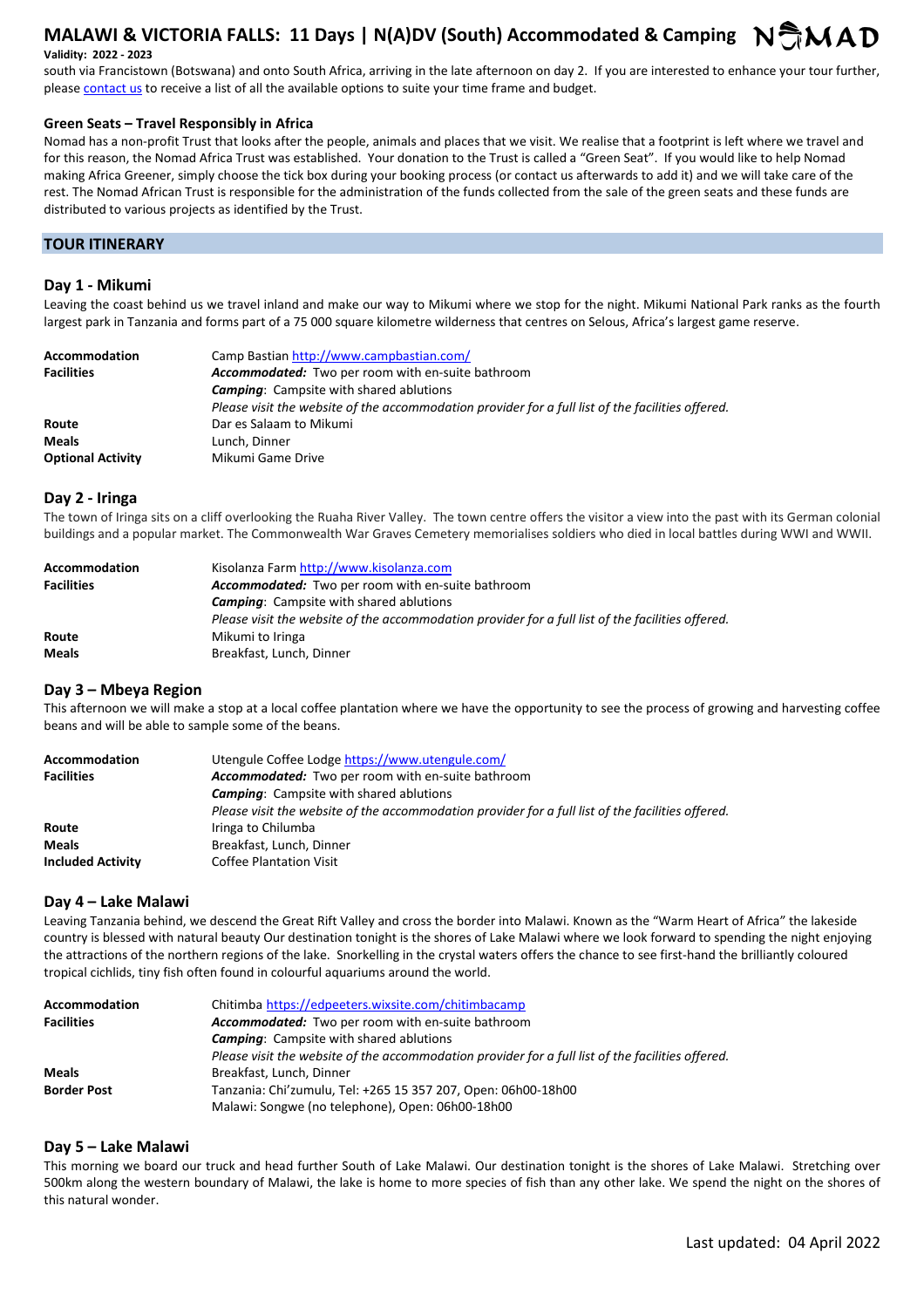# **MALAWI & VICTORIA FALLS: 11 Days | N(A)DV (South) Accommodated & Camping**  $N$ **MAD**

**Validity: 2022 - 2023** 

| Accommodation      | Ngala Beach Lodge http://www.ngalabeach.com/                                                      |
|--------------------|---------------------------------------------------------------------------------------------------|
| <b>Facilities</b>  | Accommodated: Two per room with en-suite bathroom                                                 |
|                    | <b>Camping:</b> Campsite with shared ablutions                                                    |
|                    | Please visit the website of the accommodation provider for a full list of the facilities offered. |
| Route              | North Lake Malawi to Central Lake Malawi                                                          |
| Meals              | Breakfast, Lunch, Dinner                                                                          |
| Included Highlight | Village Walk with Nomad Tour Leader                                                               |

# **Day 6 – Lake Malawi**

Today is another day of leisure, relaxing at the lake. Use the time to read a book, soak up the sun or indulge in the many attractions that are on offer.

| Accommodation     | Ngala Beach Lodge http://www.ngalabeach.com/                                                      |
|-------------------|---------------------------------------------------------------------------------------------------|
| <b>Facilities</b> | Accommodated: Two per room with en-suite bathroom                                                 |
|                   | <b>Camping:</b> Campsite with shared ablutions                                                    |
|                   | Please visit the website of the accommodation provider for a full list of the facilities offered. |
| <b>Meals</b>      | Breakfast, Lunch, Dinner                                                                          |

# **Day 7 – South Luangwa**

This morning we enjoy a final sunrise on the shores of Lake Malawi before setting off for Zambia and the South Luangwa National Park. After crossing the border into Zambia we make a short stop in Chipata before continuing to our camp on the banks of the Luangwa River. Having watched the sun rise over Lake Malawi in the morning we enjoy an equally spectacular sunset over the Luangwa River this evening.

| <b>Accommodation</b> | Wildlife Camp http://www.wildlifecamp-zambia.com OR Marula Lodge https://www.marulalodgezambia.com/ |  |
|----------------------|-----------------------------------------------------------------------------------------------------|--|
| <b>Facilities</b>    | Accommodated: Two per room with en-suite bathroom                                                   |  |
|                      | <b>Camping:</b> Campsite with shared ablutions                                                      |  |
|                      | Please visit the website of the accommodation provider for a full list of the facilities offered.   |  |
| Route                | Nkhotakota Region to South Luangwa National Park                                                    |  |
| <b>Meals</b>         | Breakfast, Lunch, Dinner                                                                            |  |
| <b>Border</b>        | Zambia: Mwani Border / Tel: +260(0)21 138 1930                                                      |  |
|                      | Malawi: Mchinji Border / Tel: +265 (0)12 42215                                                      |  |

# **Day 8 – South Luangwa**

South Luangwa National Park is a world-class safari destination and we have a full day to explore the park in search of the variety of wildlife found in the park. This morning you can partake in an optional morning safari or during the dry season (April to December) you can join one of the iconic walking safaris on offer in the park. This afternoon we will enjoy a Sunset Drive in the park, enjoying a sundowner on the way. The unique opportunity to explore the park at night gives us a chance to spot the elusive nocturnal species that are rarely seen in the day.

| Wildlife Camp http://www.wildlifecamp-zambia.com OR Marula Lodge https://www.marulalodgezambia.com/ |
|-----------------------------------------------------------------------------------------------------|
| Accommodated: Two per room with en-suite bathroom                                                   |
| <b>Camping:</b> Campsite with shared ablutions                                                      |
| Please visit the website of the accommodation provider for a full list of the facilities offered.   |
| Breakfast, Lunch, Dinner                                                                            |
| Sunset Game Drive in South Luangwa National Park                                                    |
| Safari Walk (seasonal) or Morning Game Drive in South Luangwa                                       |
|                                                                                                     |

## **Day 9 - Petauke**

Leaving the Luangwa Valley this morning we make a stop at Tribal Textiles. The Chipata area is a major producer of Cotton and this morning we get a taste of the creativity of the African culture. Those interested can enjoy a tour of their workshops (March to December) to see how these colourful fabrics are crafted. Our destination tonight is the small town of Petauke.

| Accommodation      | Chimwemwe Executive Lodge http://www.chimwemwelodge.com                                           |
|--------------------|---------------------------------------------------------------------------------------------------|
| <b>Facilities</b>  | <b>Accommodated:</b> Two per room with en-suite bathroom                                          |
|                    | <b>Camping:</b> Campsite with shared ablutions                                                    |
|                    | Please visit the website of the accommodation provider for a full list of the facilities offered. |
| Route              | South Luangwa to Petauke                                                                          |
| <b>Meals</b>       | Breakfast, Lunch, Dinner                                                                          |
| Included Highlight | Textile project visit (full tour available March to December)                                     |

# **Day 10 - Lusaka**

As an important link between Lusaka and neighbouring Malawi, the Great East Road winds through rural Zambia and we will cross the Luangwa River on our way to Lusaka. The route today is dotted with villages and subsistence farms and the landscapes serve as a stark contrast to the developed countries, so many of us call home.

**Accommodation** Eureka Camp http://www.eurekacamp.com